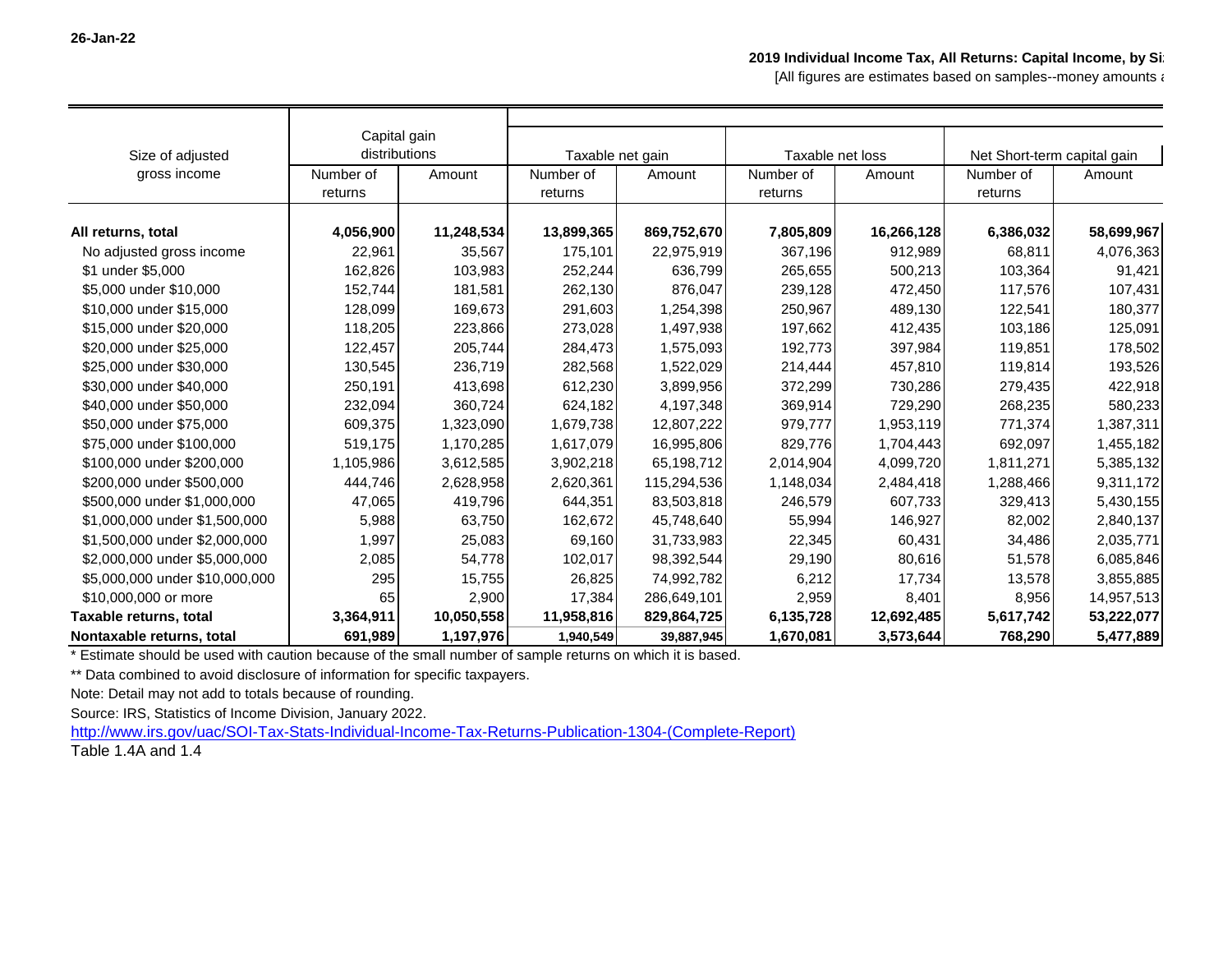## **ze of Adjusted Gross Income**

are in thousands of dollars]

|                                |           |                             | Short-term |                | Net short-term gain from |                         | Net short-term loss from |                         |  |  |  |
|--------------------------------|-----------|-----------------------------|------------|----------------|--------------------------|-------------------------|--------------------------|-------------------------|--|--|--|
| Size of adjusted               |           | Net Short-term capital loss |            | loss carryover |                          | sales of capital assets |                          | sales of capital assets |  |  |  |
| gross income                   | Number of | Amount                      | Number of  | Amount         | Number of                | Amount                  | Number of                | Amount                  |  |  |  |
|                                | returns   |                             | returns    |                | returns                  |                         | returns                  |                         |  |  |  |
| All returns, total             | 7,128,828 | 225,949,827                 | 2,188,923  | 177,543,031    | 6,546,691                | 43,326,172              | 5,587,002                | 48,395,736              |  |  |  |
| No adjusted gross income       | 238,817   | 29,393,549                  | 169,443    | 25,073,764     | 84,395                   | 3,563,988               | 108,709                  | 3,736,427               |  |  |  |
| \$1 under \$5,000              | 178,633   | 3,356,601                   | 76,509     | 3,220,939      | 119,339                  | 548,945                 | 116,931                  | 581,372                 |  |  |  |
| \$5,000 under \$10,000         | 179,239   | 3,770,132                   | 78,165     | 3,237,435      | 119,475                  | 145,475                 | 126,051                  | 552,172                 |  |  |  |
| \$10,000 under \$15,000        | 173,401   | 3,779,519                   | 80,264     | 3,233,834      | 130,828                  | 227,720                 | 109,509                  | 589,415                 |  |  |  |
| \$15,000 under \$20,000        | 139,813   | 3,378,548                   | 51,819     | 2,873,857      | 108,740                  | 136,271                 | 99,633                   | 543,327                 |  |  |  |
| \$20,000 under \$25,000        | 161,663   | 3,358,405                   | 56,263     | 2,897,395      | 123,422                  | 220,962                 | 127,557                  | 516,807                 |  |  |  |
| \$25,000 under \$30,000        | 152,084   | 2,938,764                   | 51,694     | 2,582,860      | 120,263                  | 306,770                 | 116,647                  | 422,474                 |  |  |  |
| \$30,000 under \$40,000        | 296,332   | 5,756,707                   | 77,060     | 4,519,066      | 280,910                  | 517,292                 | 237,439                  | 1,317,147               |  |  |  |
| \$40,000 under \$50,000        | 281,365   | 5,841,567                   | 74,714     | 5,002,709      | 281,621                  | 663,081                 | 221,805                  | 881,999                 |  |  |  |
| \$50,000 under \$75,000        | 821,154   | 14,087,645                  | 240,587    | 11,656,216     | 791,400                  | 1,446,193               | 638,363                  | 2,568,692               |  |  |  |
| \$75,000 under \$100,000       | 738,064   | 15,224,805                  | 187,282    | 11,912,374     | 706,539                  | 1,908,472               | 602,084                  | 3,650,270               |  |  |  |
| \$100,000 under \$200,000      | 1,882,093 | 38,971,833                  | 470,690    | 32,109,853     | 1,838,836                | 6,193,290               | 1,544,900                | 7,506,421               |  |  |  |
| \$200,000 under \$500,000      | 1,318,917 | 42,442,904                  | 376,354    | 34,394,620     | 1,322,177                | 10,014,703              | 1,080,601                | 8,959,153               |  |  |  |
| \$500,000 under \$1,000,000    | 351,541   | 18,164,395                  | 116,919    | 13,374,026     | 332,841                  | 4,960,873               | 282,640                  | 4,844,010               |  |  |  |
| \$1,000,000 under \$1,500,000  | 92,190    | 7,107,344                   | 34,361     | 5,086,464      | 82,760                   | 2,115,082               | 72,687                   | 1,977,309               |  |  |  |
| \$1,500,000 under \$2,000,000  | 39,849    | 4,091,013                   | 14,228     | 2,834,486      | 33,404                   | 1,413,193               | 32,444                   | 1,195,630               |  |  |  |
| \$2,000,000 under \$5,000,000  | 58,745    | 9,649,715                   | 22,904     | 6,399,545      | 49,553                   | 3,626,000               | 47,589                   | 2,973,043               |  |  |  |
| \$5,000,000 under \$10,000,000 | 15,341    | 4,953,620                   | 5,978      | 2,714,052      | 12,456                   | 1,574,416               | 12,895                   | 1,750,679               |  |  |  |
| \$10,000,000 or more           | 9,588     | 9,682,765                   | 3,689      | 4,419,536      | 7,735                    | 3,743,447               | 8,517                    | 3,829,388               |  |  |  |
| Taxable returns, total         | 5,905,076 | 170,361,515                 | 1,615,386  | 129,758,342    | 5,716,297                | 37,295,458              | 4,794,089                | 40,218,581              |  |  |  |
| Nontaxable returns, total      | 1,223,753 | 55,588,312                  | 573,536    | 47,784,689     | 830,394                  | 6,030,715               | 792,913                  | 8,177,155               |  |  |  |

\* Estimate should be used with cau

\*\* Data combined to avoid disclosure

Note: Detail may not add to totals b

Source: IRS, Statistics of Income D

http://www.irs.gov/uac/SOI-Tax-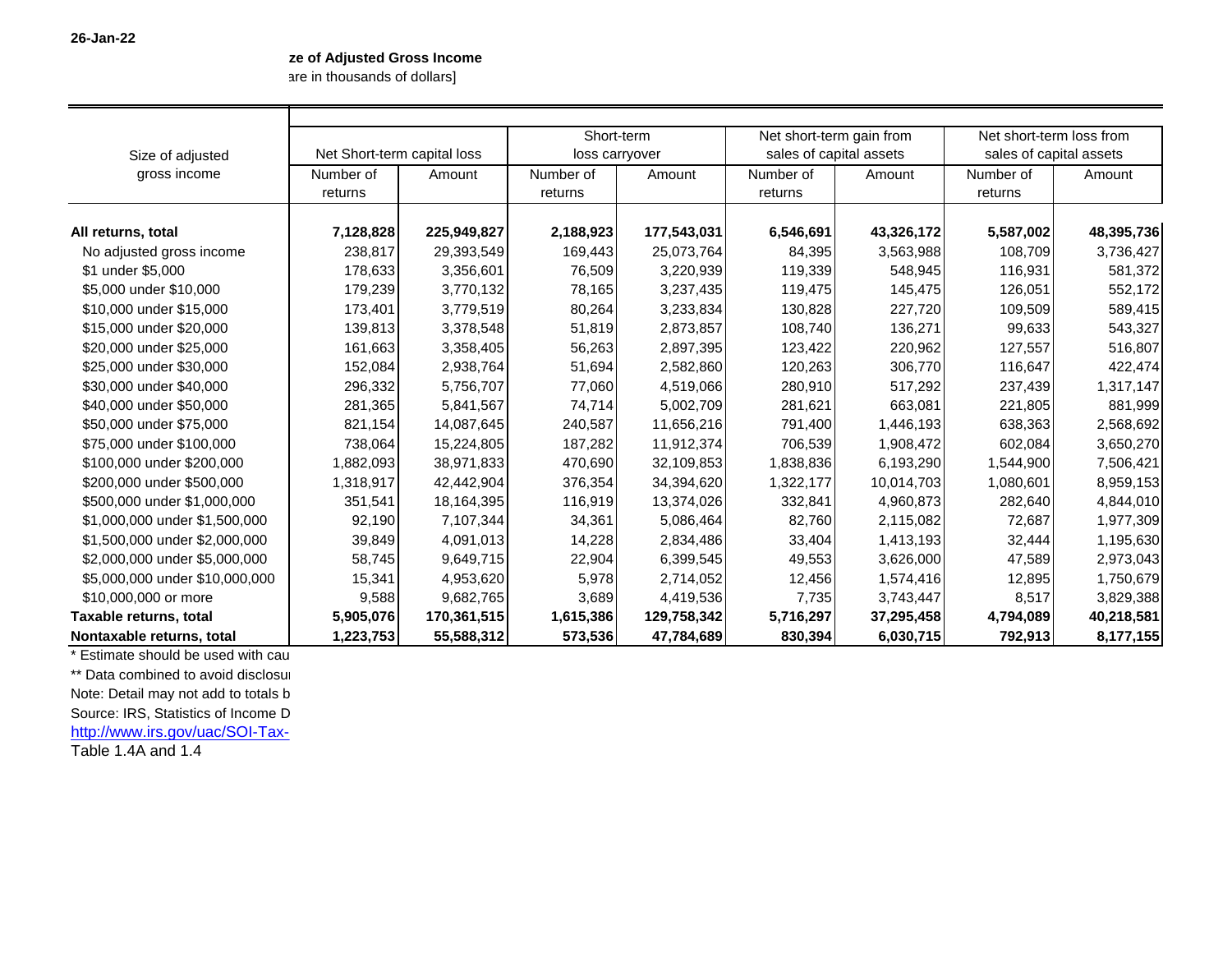|                                | Sales of capital assets reported on Form 1040, |           |                                |           |                             |            |                             |           |  |  |
|--------------------------------|------------------------------------------------|-----------|--------------------------------|-----------|-----------------------------|------------|-----------------------------|-----------|--|--|
|                                | Net short-term gain from                       |           | Net short-term loss from other |           | Net short-term partnership/ |            | Net short-term partnership/ |           |  |  |
| Size of adjusted               | other forms (2119, 4797, etc.)                 |           | forms (4684, 6781, and 8824)   |           | S-corporation gain          |            | S-corporation loss          |           |  |  |
| gross income                   | Number of                                      | Amount    | Number of<br>Amount            |           | Number of<br>Amount         |            | Number of<br>Amount         |           |  |  |
|                                | returns                                        |           | returns                        |           | returns                     |            | returns                     |           |  |  |
|                                |                                                |           |                                |           |                             |            |                             |           |  |  |
| All returns, total             | 261,260                                        | 5,210,144 | 177,587                        | 4,014,064 | 625,869                     | 23,524,566 | 394,755                     | 9,357,914 |  |  |
| No adjusted gross income       | 9,213                                          | 166,825   | 6,948                          | 236,782   | 20,020                      | 1,292,390  | 14,337                      | 1,293,415 |  |  |
| \$1 under \$5,000              | 2,676                                          | 4,546     | 3,901                          | 5,844     | 1,731                       | 5,717      | 4,602                       | 16,232    |  |  |
| \$5,000 under \$10,000         | 5,414                                          | 19,691    | 3,689                          | 8,512     | 9,938                       | 3,416      | 1,684                       | 33,163    |  |  |
| \$10,000 under \$15,000        | 3,345                                          | 11,683    | 3,835                          | 4,708     | 5,296                       | 1,838      | 4,610                       | 12,426    |  |  |
| \$15,000 under \$20,000        | 1,595                                          | 280       | 4,591                          | 9,170     | 8,133                       | 40,629     | 3,138                       | 4,285     |  |  |
| \$20,000 under \$25,000        | 4,753                                          | 18,665    | 666                            | 9,613     | 9,013                       | 11,173     | 4,655                       | 6,888     |  |  |
| \$25,000 under \$30,000        | 205                                            | 2,084     | 2,189                          | 50,420    | 10,385                      | 2,689      | 2,402                       | 1,028     |  |  |
| \$30,000 under \$40,000        | 3,678                                          | 7,122     | 2,950                          | 12,448    | 12,253                      | 13,241     | 6,493                       | 22,783    |  |  |
| \$40,000 under \$50,000        | 5,077                                          | 7,616     | 2,772                          | 2,251     | 8,902                       | 29,300     | 5,036                       | 74,372    |  |  |
| \$50,000 under \$75,000        | 16,193                                         | 21,815    | 21,963                         | 53,983    | 36,741                      | 197,232    | 21,626                      | 86,685    |  |  |
| \$75,000 under \$100,000       | 21,372                                         | 98,653    | 13,039                         | 73,494    | 45,549                      | 66,547     | 33,050                      | 207,157   |  |  |
| \$100,000 under \$200,000      | 48,860                                         | 62,009    | 33,931                         | 152,572   | 128,846                     | 410,086    | 82,917                      | 483,239   |  |  |
| \$200,000 under \$500,000      | 66,098                                         | 322,369   | 31,934                         | 485,814   | 154,382                     | 1,297,974  | 101,140                     | 927,190   |  |  |
| \$500,000 under \$1,000,000    | 30,656                                         | 420,444   | 17,662                         | 158,135   | 78,867                      | 1,048,573  | 48,831                      | 787,958   |  |  |
| \$1,000,000 under \$1,500,000  | 11,771                                         | 222,233   | 7,753                          | 81,776    | 30,221                      | 1,034,816  | 20,753                      | 493,789   |  |  |
| \$1,500,000 under \$2,000,000  | 7,344                                          | 226,970   | 4,147                          | 65,228    | 16,792                      | 738,863    | 10,637                      | 338,924   |  |  |
| \$2,000,000 under \$5,000,000  | 13,403                                         | 691,536   | 8,955                          | 230,939   | 30,501                      | 2,853,462  | 18,181                      | 1,131,340 |  |  |
| \$5,000,000 under \$10,000,000 | 5,289                                          | 408,817   | 3,474                          | 167,087   | 10,391                      | 2,518,116  | 6,078                       | 967,265   |  |  |
| \$10,000,000 or more           | 4,315                                          | 2,496,787 | 3,187                          | 2,205,289 | 7,908                       | 11,958,504 | 4,584                       | 2,469,776 |  |  |
| Taxable returns, total         | 231,114                                        | 4,986,049 | 147,109                        | 3,658,386 | 556,515                     | 22,052,362 | 352,608                     | 7,837,996 |  |  |
| Nontaxable returns, total      | 30,145                                         | 224,095   | 30,479                         | 355,678   | 69,354                      | 1,472,204  | 42,147                      | 1,519,918 |  |  |

\* Estimate should be used with cau \*\* Data combined to avoid disclosure Note: Detail may not add to totals b

Source: IRS, Statistics of Income D

http://www.irs.gov/uac/SOI-Tax-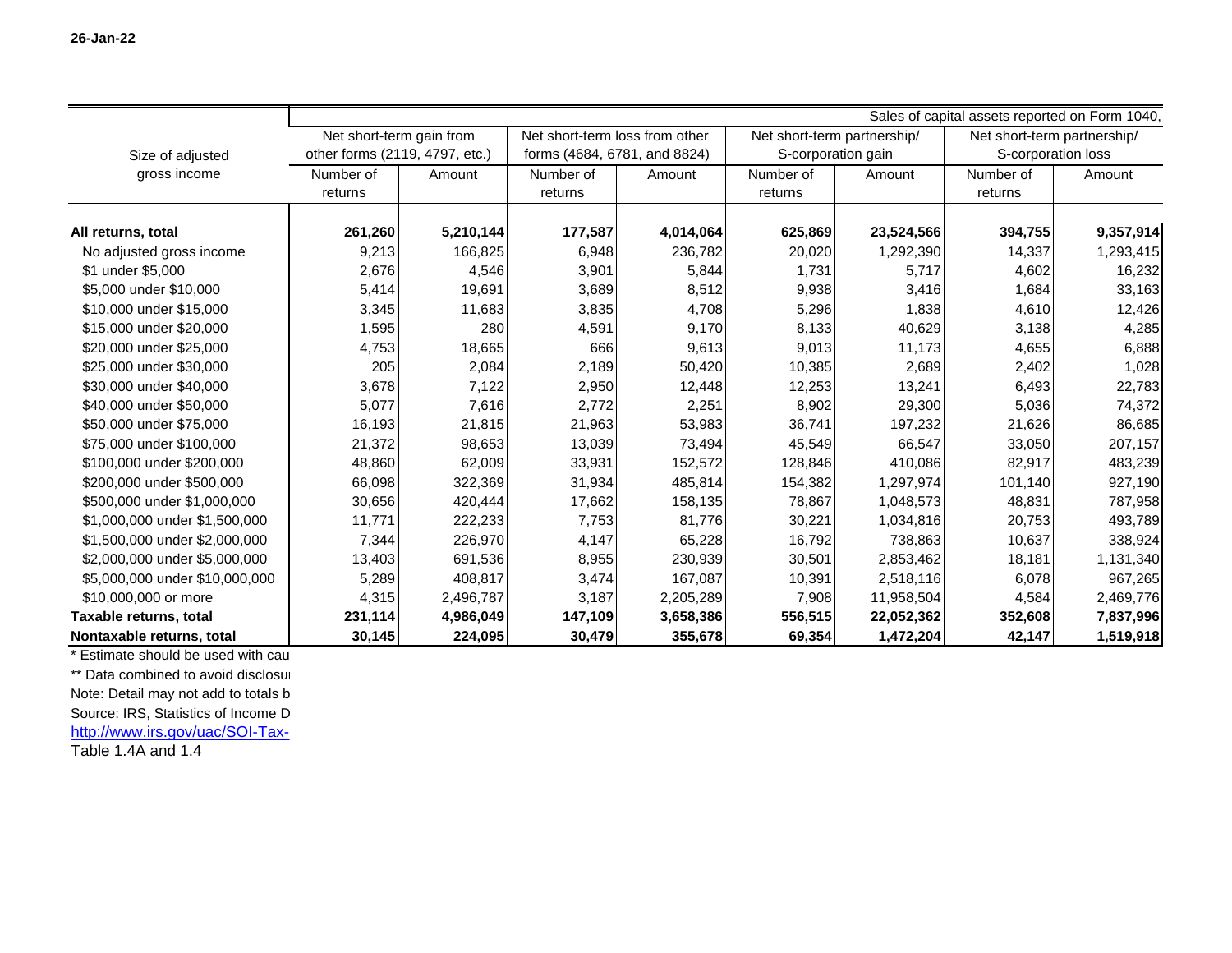|                                | Schedule D    |             |              |               |                         |                         |                         |                         |  |  |  |
|--------------------------------|---------------|-------------|--------------|---------------|-------------------------|-------------------------|-------------------------|-------------------------|--|--|--|
|                                | Net long-term |             |              | Net long-term |                         | Net long-term gain from |                         | Net long-term loss from |  |  |  |
| Size of adjusted               | capital gain  |             | capital loss |               | sales of capital assets |                         | sales of capital assets |                         |  |  |  |
| gross income                   | Number of     | Amount      | Number of    | Amount        | Number of               | Amount                  | Number of               | Amount                  |  |  |  |
|                                | returns       |             | returns      |               | returns                 |                         | returns                 |                         |  |  |  |
| All returns, total             | 13,147,919    | 849,406,787 | 5,975,737    | 305,217,183   | 9,551,691               | 343,009,563             | 4,536,690               | 67,118,338              |  |  |  |
| No adjusted gross income       | 194,831       | 21,557,246  | 296,435      | 43,332,680    | 129,806                 | 6,838,292               | 121,850                 | 6,217,714               |  |  |  |
| \$1 under \$5,000              | 235,454       | 678,597     | 207,935      | 6,012,301     | 177,585                 | 393,678                 | 107,555                 | 466,337                 |  |  |  |
| \$5,000 under \$10,000         | 247,023       | 967,238     | 189,980      | 5,879,840     | 182,019                 | 474,469                 | 111,287                 | 816,419                 |  |  |  |
| \$10,000 under \$15,000        | 278,809       | 1,218,636   | 191,925      | 6,802,271     | 211,255                 | 956,890                 | 109,440                 | 783,517                 |  |  |  |
| \$15,000 under \$20,000        | 260,487       | 1,452,901   | 154,990      | 4,939,024     | 185,594                 | 845,974                 | 95,596                  | 581,868                 |  |  |  |
| \$20,000 under \$25,000        | 266,463       | 1,532,214   | 146,950      | 4,763,255     | 197,763                 | 943,276                 | 103,118                 | 691,081                 |  |  |  |
| \$25,000 under \$30,000        | 261,663       | 1,611,535   | 171,126      | 5,320,391     | 190,326                 | 1,031,889               | 118,281                 | 862,813                 |  |  |  |
| \$30,000 under \$40,000        | 548,452       | 3,865,927   | 278,151      | 9,133,664     | 402,386                 | 2,095,602               | 199,412                 | 1,176,390               |  |  |  |
| \$40,000 under \$50,000        | 573,935       | 3,859,931   | 274,404      | 8,586,951     | 398,419                 | 2,004,487               | 214,931                 | 1,636,237               |  |  |  |
| \$50,000 under \$75,000        | 1,540,547     | 12,532,207  | 727,940      | 24,560,502    | 1,064,818               | 7,139,369               | 573,718                 | 3,448,469               |  |  |  |
| \$75,000 under \$100,000       | 1,509,210     | 16,756,010  | 640,609      | 22,110,557    | 1,069,815               | 8,945,868               | 512,270                 | 4,014,043               |  |  |  |
| \$100,000 under \$200,000      | 3,663,432     | 64,158,135  | 1,549,805    | 57,330,236    | 2,687,431               | 33,845,651              | 1,252,611               | 10,472,497              |  |  |  |
| \$200,000 under \$500,000      | 2,532,298     | 113,668,442 | 868,521      | 53,439,201    | 1,884,908               | 57,023,608              | 747,156                 | 11,487,885              |  |  |  |
| \$500,000 under \$1,000,000    | 644,229       | 82,441,348  | 188,939      | 20,132,360    | 483,726                 | 38,437,551              | 168,206                 | 5,677,731               |  |  |  |
| \$1,000,000 under \$1,500,000  | 166,803       | 45,190,202  | 42,421       | 7,653,227     | 121,587                 | 19,483,897              | 44,611                  | 2,668,434               |  |  |  |
| \$1,500,000 under \$2,000,000  | 71,676        | 31,377,683  | 16,874       | 4,752,284     | 52,980                  | 13,083,439              | 18,310                  | 1,724,733               |  |  |  |
| \$2,000,000 under \$5,000,000  | 106,487       | 96,195,918  | 22,050       | 8,240,885     | 78,005                  | 35,596,273              | 26,543                  | 4,256,034               |  |  |  |
| \$5,000,000 under \$10,000,000 | 28,032        | 73,435,937  | 4,585        | 4,734,008     | 20,287                  | 24,218,415              | 7,113                   | 2,557,622               |  |  |  |
| \$10,000,000 or more           | 18,088        | 276,906,681 | 2,097        | 7,493,545     | 12,984                  | 89,650,934              | 4,684                   | 7,578,516               |  |  |  |
| Taxable returns, total         | 11,267,611    | 810,544,201 | 4,673,925    | 223,588,078   | 8,196,523               | 325,339,135             | 3,802,544               | 55,170,569              |  |  |  |
| Nontaxable returns, total      | 1,880,308     | 38,862,585  | 1,301,812    | 81,629,106    | 1,355,168               | 17,670,427              | 734,146                 | 11,947,769              |  |  |  |

\* Estimate should be used with cau \*\* Data combined to avoid disclosure Note: Detail may not add to totals b

Source: IRS, Statistics of Income D

http://www.irs.gov/uac/SOI-Tax-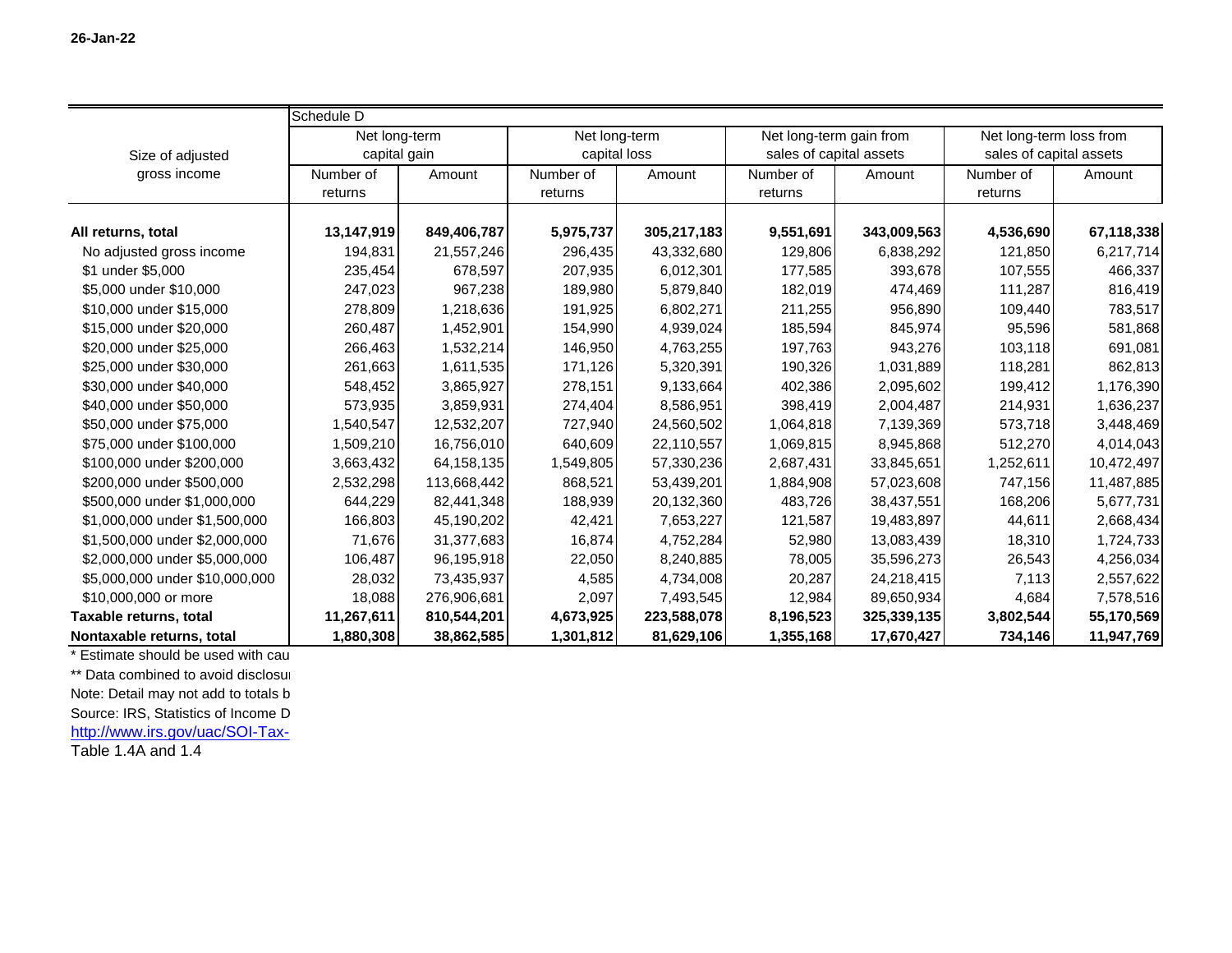|                                | Long-term      |             | Net long-term gain from other |             | Net long-term loss from other |                              | Net long-term partnership/ |                    |
|--------------------------------|----------------|-------------|-------------------------------|-------------|-------------------------------|------------------------------|----------------------------|--------------------|
| Size of adjusted               | loss carryover |             | forms (2119, 4797, etc.)      |             |                               | forms (4684, 6781, and 8824) |                            | S-corporation gain |
| gross income                   | Number of      | Amount      | Number of                     | Amount      | Number of                     | Amount                       | Number of                  | Amount             |
|                                | returns        |             | returns                       |             | returns                       |                              | returns                    |                    |
|                                |                |             |                               |             |                               |                              |                            |                    |
| All returns, total             | 3,818,930      | 277,004,335 | 2,100,684                     | 268,619,486 | 150,490                       | 3,912,005                    | 1,411,964                  | 234,768,821        |
| No adjusted gross income       | 252,515        | 39,653,464  | 94,466                        | 13,186,577  | 6,244                         | 329,663                      | 37,214                     | 6,166,167          |
| \$1 under \$5,000              | 142,974        | 5,548,792   | 21,539                        | 339,725     | 3,130                         | 114,307                      | 9,277                      | 10,877             |
| \$5,000 under \$10,000         | 130,514        | 5,347,212   | 35,446                        | 503,379     | 3,682                         | 12,610                       | 15,779                     | 61,317             |
| \$10,000 under \$15,000        | 139,113        | 6,277,997   | 30,630                        | 273,364     | 3,437                         | 6,923                        | 11,449                     | 63,740             |
| \$15,000 under \$20,000        | 105,196        | 4,530,099   | 28,090                        | 410,854     | 3,588                         | 12,918                       | 17,811                     | 150,600            |
| \$20,000 under \$25,000        | 95,911         | 4,240,790   | 28,004                        | 321,750     | 1,675                         | 29,625                       | 19,236                     | 107,210            |
| \$25,000 under \$30,000        | 99,835         | 4,669,994   | 33,425                        | 408,072     | 2,069                         | 4,840                        | 16,009                     | 48,250             |
| \$30,000 under \$40,000        | 170,765        | 8,329,647   | 53,984                        | 1,125,852   | 3,709                         | 24,468                       | 29,528                     | 164,886            |
| \$40,000 under \$50,000        | 156,656        | 7,691,654   | 66,897                        | 938,254     | 3,414                         | 19,960                       | 34,835                     | 568,417            |
| \$50,000 under \$75,000        | 415,779        | 22,413,701  | 173,500                       | 2,894,205   | 18,946                        | 81,918                       | 113,241                    | 972,785            |
| \$75,000 under \$100,000       | 387,718        | 19,643,505  | 209,533                       | 4,336,064   | 13,814                        | 83,226                       | 110,570                    | 1,182,590          |
| \$100,000 under \$200,000      | 926,314        | 52,070,932  | 487,115                       | 18,332,557  | 31,236                        | 193,270                      | 300,491                    | 4,315,646          |
| \$200,000 under \$500,000      | 569,248        | 49,101,704  | 490,762                       | 38,719,940  | 26,165                        | 662,054                      | 350,894                    | 12,097,488         |
| \$500,000 under \$1,000,000    | 146,911        | 18,854,471  | 179,453                       | 28,844,835  | 13,301                        | 204,511                      | 164,971                    | 13,886,515         |
| \$1,000,000 under \$1,500,000  | 35,762         | 7,203,424   | 61,678                        | 16,959,938  | 4,807                         | 94,380                       | 62,010                     | 9,483,324          |
| \$1,500,000 under \$2,000,000  | 14,829         | 4,413,727   | 29,896                        | 11,071,743  | 2,679                         | 76,842                       | 31,767                     | 7,683,792          |
| \$2,000,000 under \$5,000,000  | 21,152         | 7,632,962   | 49,671                        | 35,449,640  | 5,148                         | 276,630                      | 55,600                     | 27,445,874         |
| \$5,000,000 under \$10,000,000 | 4,941          | 4,256,904   | 15,620                        | 24,779,992  | 1,890                         | 196,050                      | 18,035                     | 26,106,842         |
| \$10,000,000 or more           | 2,799          | 5,123,357   | 10,976                        | 69,722,746  | 1,557                         | 1,487,808                    | 13,248                     | 124,252,500        |
| Taxable returns, total         | 2,872,708      | 202,753,293 | 1,736,884                     | 250,008,649 | 124,459                       | 3,385,827                    | 1,249,304                  | 227,573,327        |
| Nontaxable returns, total      | 946,222        | 74,251,042  | 363,800                       | 18,610,837  | 26,032                        | 526,178                      | 162,660                    | 7,195,495          |

\* Estimate should be used with cau \*\* Data combined to avoid disclosure

Note: Detail may not add to totals b

Source: IRS, Statistics of Income D

http://www.irs.gov/uac/SOI-Tax-